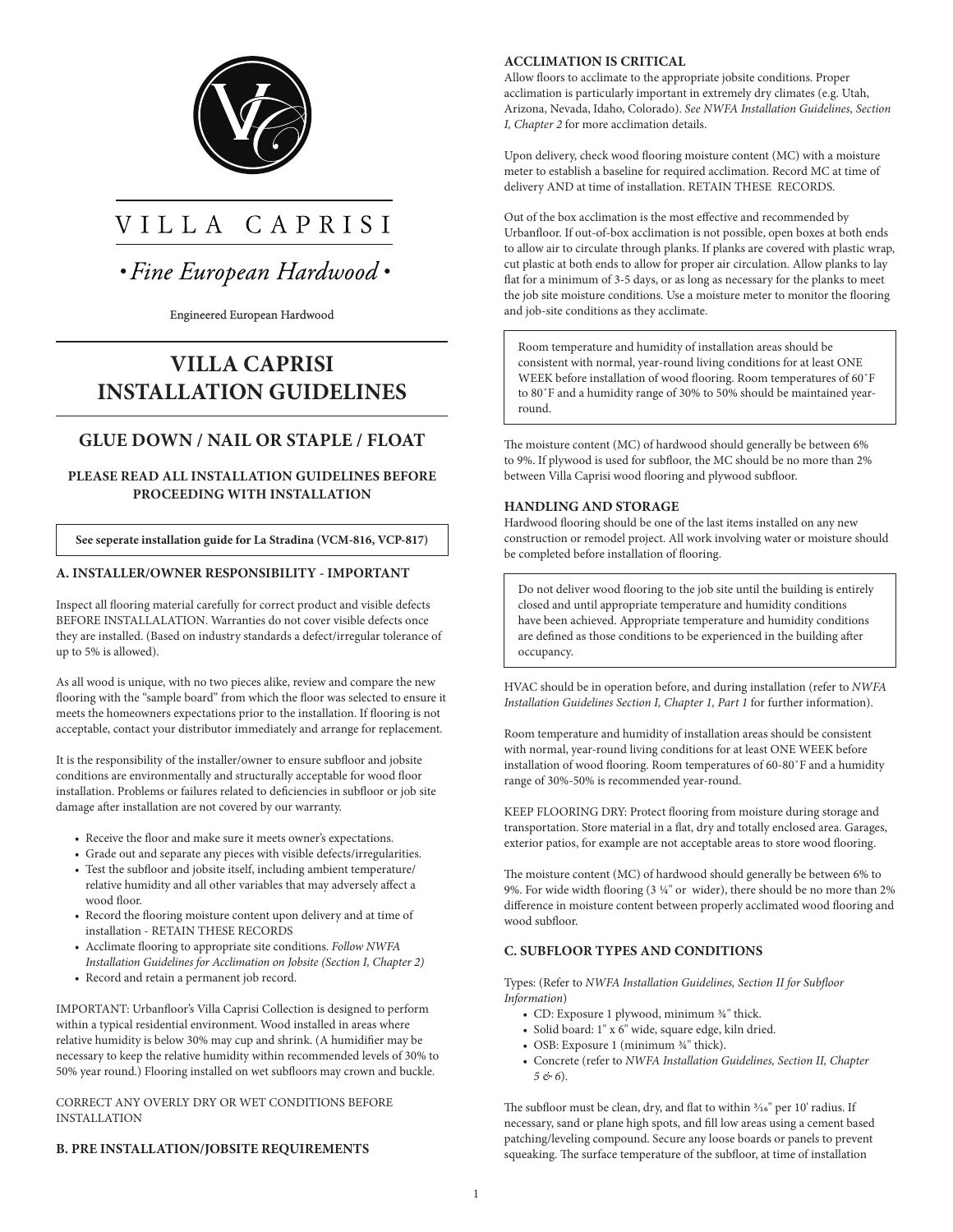should be at least 59˚F but never exceed 80˚F. Damage due to moisture issues is not a product failure and is not covered by our warranty.

Minimum plywood sub flooring requirements: 4' x 8' sheets of ¾" CDX grade underlayment with a maximum 19.2" on center joint construction. If joist system is spaced over 19.2" on center, an additional layer of ½" CDX plywood underlayment - laid diagonal or perpendicular - will be required.

#### **Do not install over an existing glue down hardwood floor.**

Our warranties DO NOT cover any problems caused by inadequate substructures or improper installation of said substructures.

BASEMENT AND CRAWL SPACES: Keep dry and ventilated. Crawl spaces must be a minimum of 18" from ground to underside of joists. Exposed earth should be fully covered by a minimum 6 mil black polyethylene vapor barrier with joints overlapped and sealed with a moisture resistant tape.

CONCRETE SUBFLOOR: New concrete should be completely cured for at least 50-60 days. Test for excessive moisture. A reading of over 3lbs./1000 sq. ft. by Calcium Chloride test requires the application of a vapor retarder.

Ensure concrete has a minimum of 3000 PSI Compression. Over a lightweight concrete (less than 3000 PSI) use a floating installation. To check for lightweight concrete, draw a nail across the top. If it scratches or indents, it is probably a lightweight concrete.

WOOD SUBFLOOR: When floating over a wood subfloor, cover wall to wall with an underlayment overlapped 8" at seams (follow underlayment manufacturing instructions). It is recommended to tape overlapped edges with a cellophane tape. To prepare wood subfloor for installation, re-nail any loose areas to prevent squeaking. Sand or plane high spots and fill low areas.

The moisture content (MC) of a wood subfloor should not exceed 12%. In general the moisture content of hardwood flooring is between 6% and 9% and the MC difference between the subfloor and flooring should not exceed 2% on a 3 1/4" or wider flooring.

OVER RADIANT HEATED FLOOR: Prior to installation over radiant heat systems it is important to refer to the *NWFA Installation Guidelines Section IV. Appendix H*. Failure to follow these guidelines can void your warranty and may produce unsatisfactory results. Use only over water-heated systems, not recommended over electrically heated systems.

#### **NWFA - National Wood Flooring Association: 800-422-4556 (USA) / 800-848-8824 (Canada)**

Radiant Heat Subfloors can be concrete, wood or a combination of both.

The type of subfloor determines the subfloor preparation.

If the Radiant Heat subfloor is concrete the system should be fully operating at a normal temperature for a minimum of 21 days prior to floor installation, to dry out residual moisture.

The system must then be turned off 24 hours prior to installation and must remain off for 24 hours after installation so that the adhesive does not cure excessively fast. After the 24 hours, the system temperature can be gradually raised again (over a 7 day period) up to the desired level.

The maximum allowable subfloor surface temperature over radiant heat is 85˚F.

Radiant heat is a dry heat. A humidification system is recommended to maintain wood flooring in its comfort zone. Surface checking, excessive gapping, etc. can be expected if the proper humidity level is not maintained between 30-50% year round, or the surface temperature exceeds 85°F.

To minimize the effect that rapid change in temperature will have on the moisture content of the wood floor, an outside thermostat is recommended.

#### **INSTALLATION METHODS:**

The following installation methods can be used over radiant heated floors:

FLOATING (RECOMMENDED) - See *Floating Method on page 3* Install over approved subfloor. A minimum 6 mil poly vapor retarder should be used over a concrete subfloor. In some cases, this may be part of the flooring underlayment . A foam or resilient approved underlayment must be installed prior to installation of wood flooring. Use Dri-Tac 8100 or Titebond T&G glue for grooves.

GLUE DOWN - See *Glue Down Method on page 2* Use over a approved subfloor. Use only approved adhesives - Urbanfloor recommends Simple Spread or Urbanfloor adhesives.

STAPLE / NAIL DOWN: See *Staple/Nail Down Method page 3* Install over approved subfloor. Be sure fasteners are not so long as to penetrate the heat source.

#### **D. GENERAL INSTALLATION**

REFER TO *NWFA INSTALLATION GUIDELINES, SECTION III, CHAPTER 8*

Villa Caprisi can be installed above, on-grade or below-grade. Installation methods can be either: Direct Glue, Floating or Nail/Staple.

#### **A** IMPORTANT

Due to the extra width and length of planks, it is recommended to glue all end joints, regardless of the installation method. This can reduce excessive seasonal gapping. Use Dri-Tac 8100 or Titebond T&G glue.

Plan the layout: "Rack" out (dry-lay) the flooring before installing to avoid close end joints and to blend color and grain patterns. To blend the visual differences from board to board it is recommended to work from several cartons alternatively. Leave 1/2" gap at all vertical objects, undercut all door jams.

#### **A NOTE ON MOLDINGS**

Pre-drill and install quarter round and/or baseboard moldings. Molding must be of sufficient thickness to cover the required expansion space. DO NOT FASTEN MOLDINGS TO THE FLOORING but rather attach to the wall. Ensure that there is adequate space between the bottom of the molding and the flooring to allow it to freely expand and contract.

#### **GLUE DOWN METHOD**

Urbanfloor recommends Simple Spread urethane adhesive, Urban-FOUR, plus Dri-Tac 8100 glue for the end joints for the installation of our products. Carefully read and follow the instructions provided by the adhesive manufacturers for the use and application of their product. The recommended trowel size is a V-notch 1/4" x 1/4". Check with your flooring retailer for other adhesives and sealers that are compatible with engineered floors.

#### **A CAUTION**

Adhesive that is allowed to dry on the plank surface can be difficult to remove and may leave a haze. Be sure to clean any surplus adhesive off surface of plank as you go. Use a Urethan Adhesive remover for this purpose.

The first step is to find a starting line from the wall the width of 2 or 3 boards plus a 1/2" expansion space. Nail or fasten a holding board, i.e. 1" x 2' (1-inch x 2 feet) or 1" x 4' (1-inch by 4-feet) length of straight wood along the line, this will help keep the first rows straight and firmly in place. Apply the adhesive to the subfloor and place the first plank down up against the holding board with the groove side facing the wall. Continue laying the first row using the tongue and groove method. Tighten all joints by the use of a wooden or plastic tapping block and soft mallet. Gently knock the boards in from the tongue side. Never use a hammer directly on the plank as this can cause damage to the finish. Use a pull-bar to pull the last row into place and tighten joints. **Remember to clean surplus adhesive as you work.** Continue laying the second row, staggering end joints of boards from row-to-row a minimum of 16" apart. If necessary use blue installers tape to maintain a tight floor. Repeat row-by-row using the same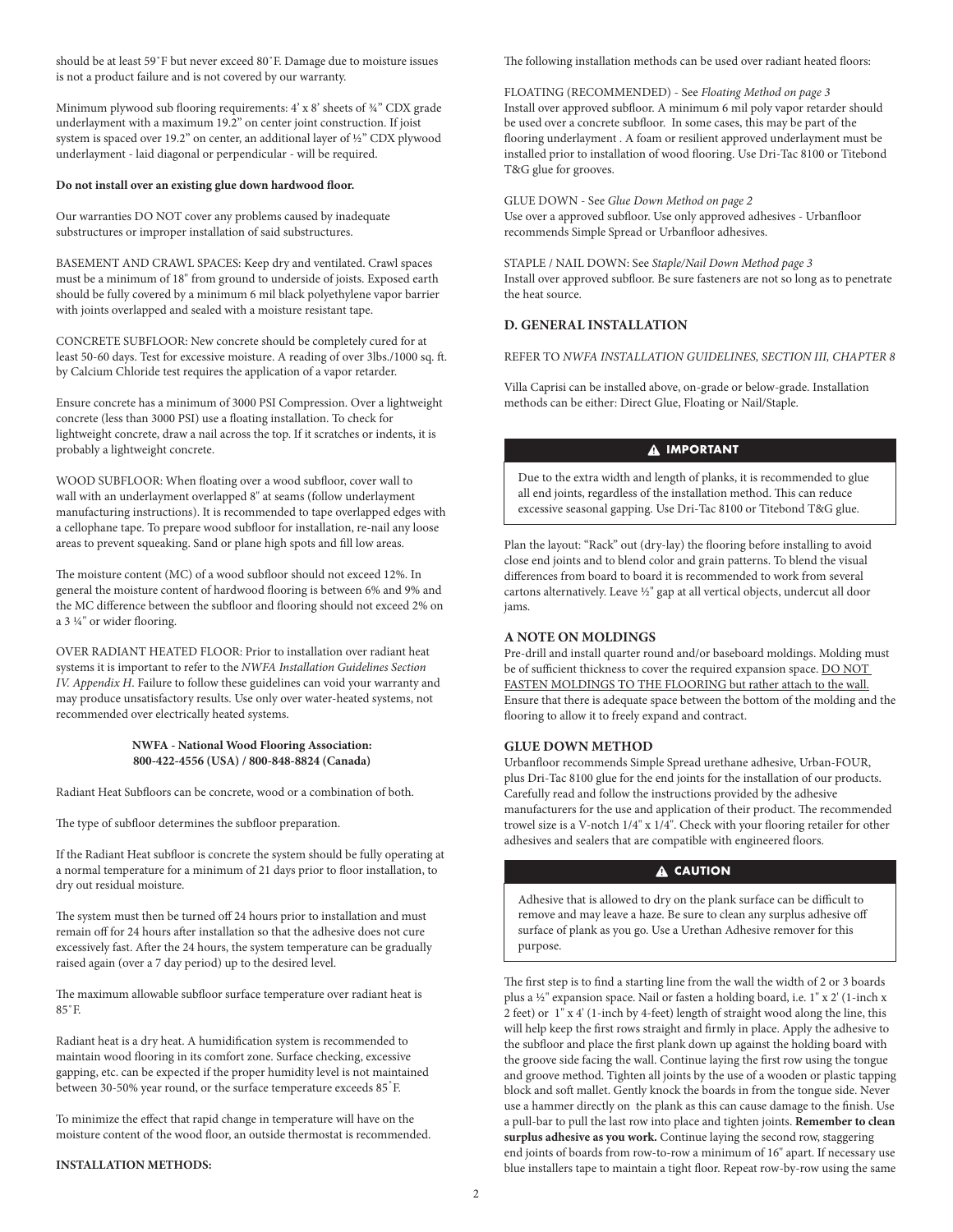method until the entire section is complete. Remove the holding boards and complete the area from the starting boards to the wall.

COMPLETING THE JOB: Roll every 2 to 3 hours and on completion with a 100lb. to 150lb. roller to ensure all planks are flat and in contact with the adhesive. Remove blue installers tape within 3 hours. Remove any spacer wedges. Cover all expansion spaces along walls with Urbanfloor coordinated moldings. Always nail moldings to the adjacent wall, not the flooring! Clean, sweep, and vacuum installed flooring before use.

#### **FLOATING METHOD**

When choosing the floating method for engineered wood, it is critical that the subfloor is flat to within  $\frac{3}{16}$ " per 10' radius. Urbanfloor will not honor warranty claims for products damaged due to plank movement or flexing due to an uneven floor. (See *Section C: Subfloor Types and Condition on page 1*).

For floating installation, a 6 mil., age-resistant polyethylene plastic sheet is required as a moisture barrier. Lap up walls 4". It is also required that a 15lb. asphalt saturated felt (rag paper) be used as an underlayment above the moisture barrier to reduce sound. You can also use a 2 in 1 product that incorporates both a moisture barrier and sound barrier in ONE sheet, e.g. Volara foam 1/4" or Floor Muffler products. Follow underlayment manufacturer's instructions.

Install cushioning underlayment running same lengthwise direction that you plan to install the flooring. Decide which direction the flooring will run. Starting from left to right across the floor, begin by snapping a chalk line the width of the plank (e.g.  $9\frac{1}{2}$ ") plus the 1/2" expansion space, off the starting wall. Nail a series of holding boards (i.e. 1" x 4" lengths of wood) along the chalk line, this will help keep the first rows straight and firmly in place. Lay the first plank and align with chalk line, up against the holding boards with groove side facing the wall. Take second plank and apply a tongue and groove wood adhesive i.e. Dri-Tac 8100 glue or T&G glue made for flooring (*follow adhesive manufacturer's instructions*) to the groove on boards end, and join to first plank. Continue same steps until first row is completed. When reaching the end of the first row, cut the last board to fit; use spacing wedges to maintain a 1/2" expansion space between wall and end of plank. Make sure all end joints are tight and square. **Remember to clean adhesive as you work.** Begin the second row by cutting board - if necessary - to ensure a staggered end joint of approximately 16" between end joints of adjacent planks. Apply tongue and groove adhesives to end and side grooves; join to first row, repeat until second row is complete. The floor can be installed in successive rows or with a stair-step approach. The stair-step approach ensures a tighter fit for the first few rows and limits board separation during the initial set-up. Always use a random pattern to begin installation. Tighten all joints by the use of a wooden tapping block to gently knock the boards in from the tongue side. Do not use excessive force and never use hammer directly on the plank. Use special pull bar to tighten joints from the sides. Use clamps or blue installers tape to hold joints together (remove blue tape within 3 hours and remove any tape adhesive residue). The last row may need cutting lengthwise to fit (remember to allow expansion space). Use a pull-bar to pull last row in place and tighten joints. Use spacing wedges to maintain the space.

COMPLETING THE JOB: Allow finished floor to be free of traffic for a minimum of 8 hours and before spacing wedges are removed. Be sure all expansion spaces are covered with appropriate moldings. Always nail moldings to the adjacent wall, not the flooring! Never attach any molding to a floating floor. Clean, sweep, and vacuum installed flooring before use.

#### **STAPLE/NAIL DOWN METHOD**

Due to extra width and length of planks, it is recommended to glue end joints. Staple/nail-down installation uses supplemental adhesives. All end joints should be glued with Dri-Tac 8100 or Titebond T&G.

Carefully remove any baseboard trim around the perimeter of room. Save for replacement after floor is installed. Cover wood subfloor wall to wall with the vapor retarder or 15 lb. asphalt saturated felt. Overlapped 4" at seams. This will not only retard moisture, but may help prevents squeaks. Snap a working line along the longest continuous wall allowing <sup>1/2</sup>" expansion space. Direction of the planks should be at right angles to the joists for highest strength of flooring. Lay one row of planks along the entire length with groove facing the

wall. If necessary, use spacing wedges to maintain expansion space. Top nail the first row, placing nails perpendicular to the surface as close as possible to the wall so that after completion the head of the nail will be hidden by the base molding. Blind nail the other side of the plank through the tongue (use 1 <sup>1/2"</sup> length nails with a <sup>3/4"</sup> ply subfloor) with the nail slightly inclined and the head driven flush. Staples should be placed 3" to 4" apart and cleats every 4" to 6" apart. All fasteners should be placed 1" to 2" of end joints. Hand nail the first row if necessary, then a nailing machine can be used. Start second row in the same manner. If necessary, cut the first board to stagger end joints of boards a minimum of 16" from row-to-row. From second row onward nailing is done on the tongue side only. Use a tapping block or soft-head mallet to engage tongue & groove. A hard-head mallet can damage the milling of the plank. The last row usually requires cutting the plank lengthwise to fit the space (remember to maintain the expansion gap). Nail the last row in the same manner as the first.

COMPLETING THE JOB: Once the nailing is complete, remove any spacing wedges and install the base molding. Always nail moldings to the adjacent wall, not the flooring! Clean, sweep and vacuum installed flooring before use.

#### **GLUE ASSISTED - NAIL DOWN PROCEDURE**

Nail down installations of wide planks (5" width or wider) over a wood or OSB subfloor may require additional bonding to increase stability, firmness, and help prevent plank movement leading to cupping, crowning, and a noisy floor. When installing wide planks, we recommend a combination of glue along with the recommended fasteners to make the floor more stable and help avoid 'creaking' – noisy floors – and other issues.

*When installing on a wood subfloor that is over a 'finished' room below, a moisture retarder – i.e. Aquabar, Kraftpaper – is often not necessary, enabling the glue to be adhered directly to the subfloor rather than the paper.* 

Apply a 1/4'" thick serpentine bead of glue on the back of the plank (*F1*) and then press plank into place before applying recommended fasteners and following required fastener schedule. Recommended glues for nail down procedure: Bostiks – Chem Calk 900, Liquid Nails, Sika – Pro Construction Adhesive.

NOTE: Do not allow adhesive to dry on the surface of the floor. Clean as you go. Wipe any wet adhesive from the flooring with a lightly dampened, clean cloth. If adhesive has dried, use mineral spirits on a clean cloth.

Figure 1:



#### **GLUE ASSISTED - (FLOATING STYLE) NAIL DOWN PROCEDURE**

If you cannot or do not want to glue your flooring to the subfloor (such as when installing over an unfinished area below where a moisture retarder is required), another option is a 'floating style' glue assist. Apply bead of glue to the tongue & groove joints ONLY (as with a floating application). Then press planks into place before applying fasteners following required fastener schedule. Recommended glues for floating style procedure: DryTac – TNG-8100, TiteBond T&G Glue.

NOTE: Do not allow adhesive to dry on the surface of the floor. Clean as you go. Wipe any wet adhesive from the flooring with a lightly dampened, clean cloth. If adhesive has dried, use mineral spirits on a clean cloth.

**Stapled or nailed-down products are not warrantied against squeaking or popping sounds.**